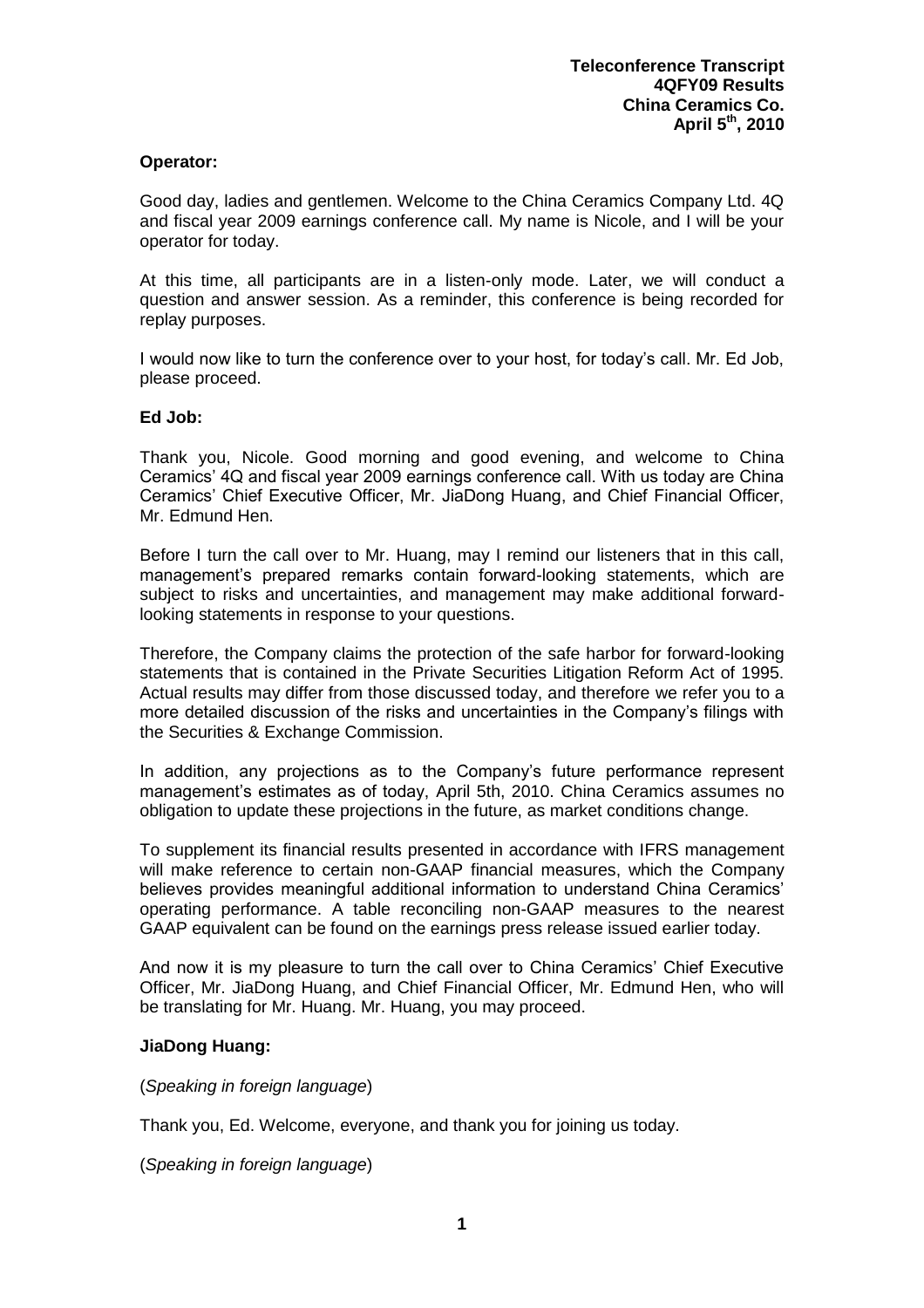We are very pleased to report exceptional results for the 4Q and fiscal year 2009. In addition to meeting our guidance for revenues and net income, we also made significant progress in the execution of our business plan, and positioned China Ceramics well to continue its rapid growth in the years ahead.

## (*Speaking in foreign language*)

The highlights for 2009 include: revenue was up 13.3% to RMB 880.1 million, or equivalent to US\$128.7 million; net profit was RMB 152.9 million, equivalent to US\$22.3 million; and adjusted net profit, excluding merger costs, was RMB 179.3 million, or equivalent to US\$26.2 million.

## (*Speaking in foreign language*)

As most of you know, we completed a merger with China Holdings Acquisition Corp., a special purpose acquisition corporation, and as a result we became a public company in the United States. We believe the completion of this merger is an important milestone in our development, as it has broadened our investor base and provided us with access to capital to accelerate the growth of our business.

## (*Speaking in foreign language*)

In connection with our status as a public company, and our immediate goal to list our shares on the Nasdaq exchange, we have appointed Bill Stulginsky and Mr. Wei Feng Su to our Board of Directors, effective April 1<sup>st</sup>, 2010. Mr. Stulginsky brings over 36 years of public accounting experience as former partner at PricewaterhouseCoopers, and he will head the audit commit. Mr. Su joined China Ceramics in March 20<sup>th</sup>, 2007. He currently acts as general legal counsel and Secretary for the Company. We are greatly honored to have both of them on our Board.

In addition Mr. Huang has been appointed Chief Executive Officer and Paul Kelly has been appointed Non-Executive Chairman.

### (*Speaking in foreign language*)

In January, we acquired a new production facility in Gaoan, expanding our capacity by 10 million  $m^2$  to 38 million  $m^2$  per year. We are pleased that both plants are currently operating at full capacity to meet strong demand from our customers. Looking ahead, we expect to expand capacity at our Gaoan facility to 42 million  $m^2$ per year by the end of 2011, providing us with a strong platform to continue our rapid growth.

### (*Speaking in foreign language*)

As we enter 2010 we are very excited with the opportunities ahead for delivering positive results and creating value for our customers and shareholders for many years to come, and I look forward to reporting on our progress every quarter during our earnings conference call.

Now that I have completed translating Mr. Huang's comments, I would like to spend a few minutes discussing China Ceramics' business performance.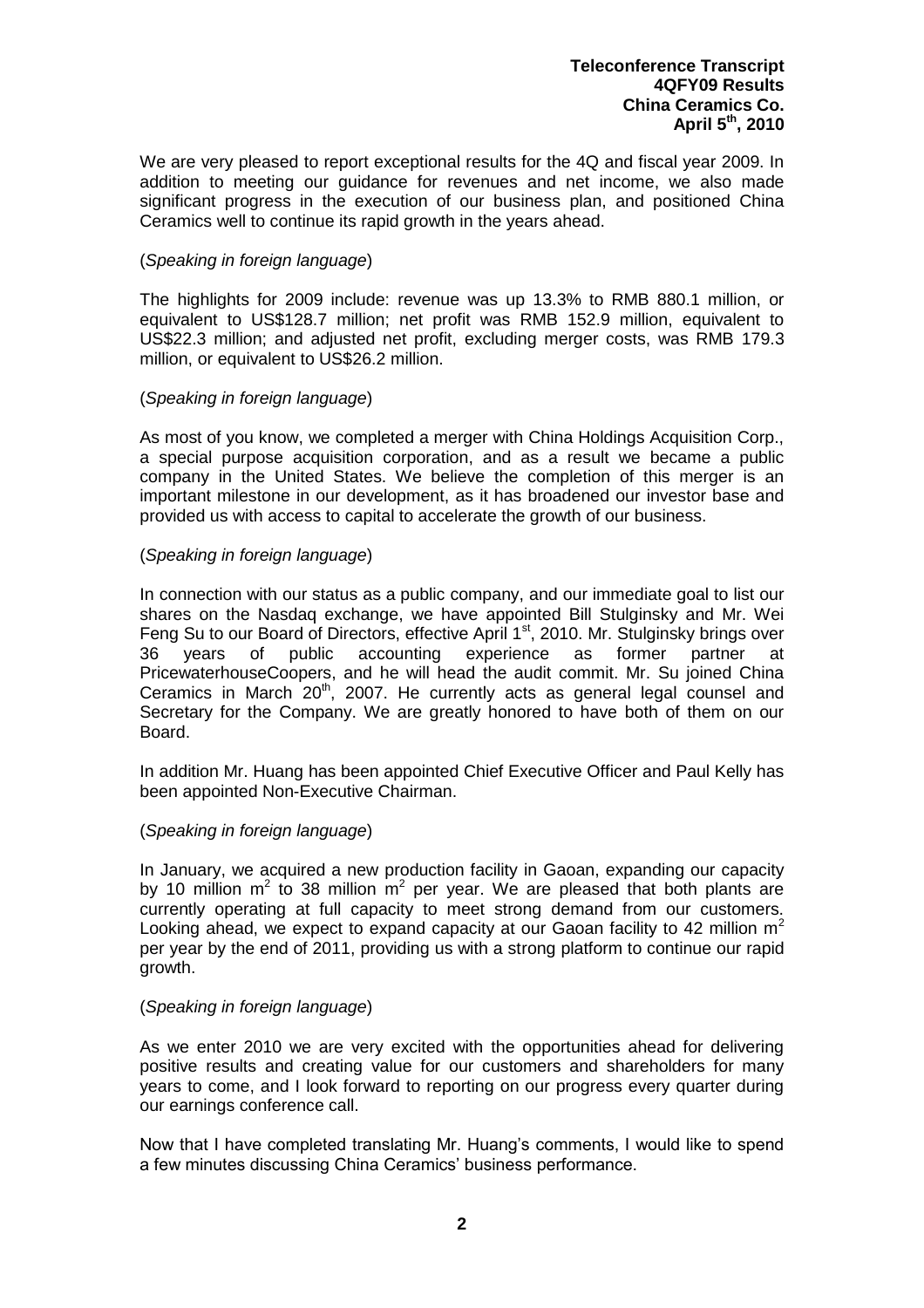Before I go into the 4Q financials, let me start by providing some background about our business and our industry. China Ceramics is a manufacturer of ceramic tiles used for exterior siding and interior flooring in residential and commercial buildings. We are based in Jinjiang, in the Fujian Province of China. As some of you may know, Jinjiang is one of the most important manufacturing hubs for ceramic tiles in China, due to the specific quality of the clay found in the area.

Our manufacturing facility in Jinjiang was commissioned in 1993 and currently has the capacity to produce 28 million  $m^2$  of ceramic tiles that are sold under the Hengda or HD brands. We have recently acquired a new, state-of-the-art production facility in Gaoan, which was commissioned in January and currently has capacity to produce 10 million  $m^2$  of ceramic tiles. Our goal is to expand the Gaoan plant to 42 million  $m^2$ by the end of 2011, providing us with a platform to continue our rapid growth.

China Ceramics has a very broad product offering with five different types of tiles with over 2,000 different combinations of products, colors, and sizes. We distribute our product through 35 exclusive distributors. Our top-10 customers represented less than 50% of our sales, and 9 out of them have worked with us for over 10 years.

The key underlying trends supporting the growth of our business include: the Chinese government announced a RMB 4 trillion plan to stimulate the economy, the continued trends toward increasing urbanization, and general improvement in living standards driven by higher per-capita GDP.

With this macroeconomic scenario as a backdrop, we see significant opportunity for China Ceramics to grow its top- and bottom-line in the years ahead. We gradually expand the capacity of our Gaoan plant to meet the demand from our customers.

Now, moving on to a more detailed discussion of our financial results. Net revenue for the 4Q09 was RMB 231.5 million, or US\$33.9 million, up 25.3% from the 4Q08. The increase was primarily driven by an 18.7% increase in sales volume in this quarter, because real estate development in China continued to rebound from the slowdown in 2H08. Also, the average selling price per  $m^2$  increased by 5.5% in the 4Q09 compared with the same period in 2008.

Gross profit was RMB 83.4 million, or US\$12.2 million, compared to RMB 53.1 million for the 4Q08, up 57.3%. Gross margin was 36% compared to 28.7% for the same period last year. The increase in gross profit and gross margin was mostly driven by strong growth in revenue combined with strict cost controls. Selling expenses were RMB 13.7 million, or US\$2 million, or 5.9% of sales, compared to RMB 12.1 million, or 6.6% of sales, in the 4Q08. This was primarily due to the change in sales commissions payable to distributors.

Administrative expenses were RMB 2.7 million, or US\$0.4 million, compared with RMB 2.6 million for the 3Q09 and RMB 2.2 million for the 4Q08. Non-recurring costs associated with our reverse merger and going public transaction were RMB 26.4 million, or US\$3.9 million. Net profit for the 4Q09 was RMB 25.9 million, or US\$3.8 million, declining 24.8% from the comparable period in 2008. The decrease in net profit was mainly due to the above-mentioned reverse merger transaction, as well as the change in statutory tax rate from 12.5% in 2008 to 25% in 2009.

Adjusted net profit, excluding the impact of merger costs, was RMB 52.3 million, or US\$7.7 million, up 51.9% over the comparable period in 2008. The increase in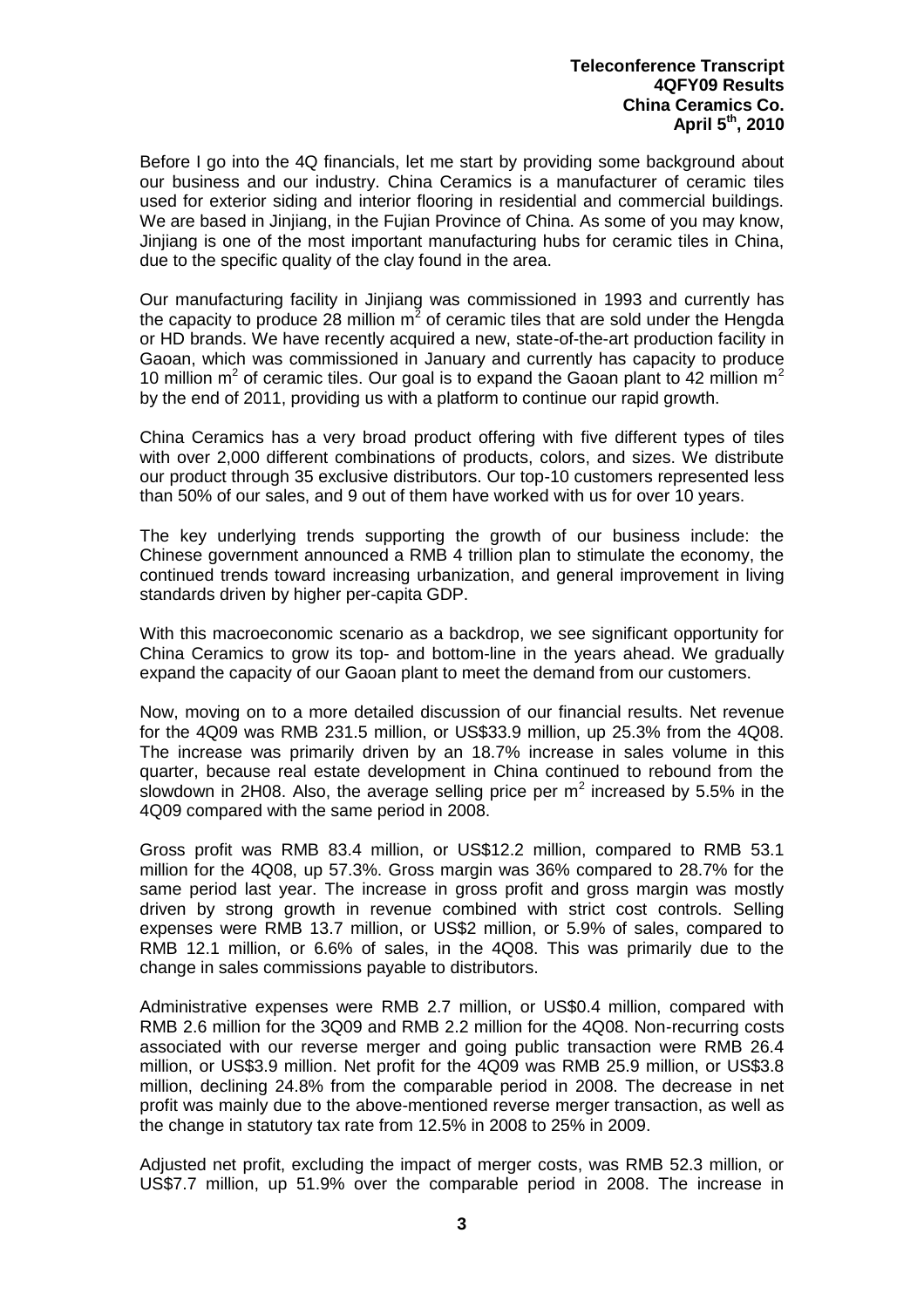adjusted net profit was driven by strong growth in revenue compounded by management's ability to control costs. This favorable trend was partially offset by the increase in statutory tax rate. We have included a table reconciling adjusted net profit, to net profit in our press release issued earlier today.

Earnings per fully diluted share were RMB 3.03, or US\$0.44, for the 4Q09, up from RMB 6.00, or US\$0.88, in the same period in 2008. Adjusted earnings per fully diluted share were RMB 6.12, or US\$0.89, for the 4Q09, up from RMB 6.00, or US\$0.88, in the same period in 2008.

Turning to our balance sheet, we had cash of RMB 150.1 million, or US\$22 million, at the end of the year. As of the balance sheet date we had inventory turnover of 77 days, receivables turnover was 97 days, and payables turnover was 69 days. Bank borrowings were RMB 26.5 million, or US\$3.9 million.

Let me now turn to our growth plans and future outlook. The current annual production capacity at the Jinjiang facility is 28 million  $m^2$  and 10 million  $m^2$  at the Gaoan facility. Our nine production lines at the Jinjiang facility and three production lines at the Gaoan facility are all running at full capacity. During fiscal year 2010, we expect to spend approximately US\$20 million to install four additional production lines at the Gaoan facility. The annual production capacity at the Gaoan facility is expected to reach 42 million  $m^2$  by the end of 2011.

Our backlog of orders for delivery in the 1Q stands at approximately RMB 242.2 million, or US\$35.5 million, representing a year-over-year revenue growth rate of 35.9% compared to the 1Q09.

Overall, we are very excited about our future prospects and we look forward to reporting positive results in the quarters ahead. With that we would like to open up the call to your questions.

# **Edmund Hen:**

On behalf of the entire China Ceramics management we want to thank you for your interest and participation on this call.

### **Bing Li, Region Four:**

Hi. I want to ask a question about the shares outstanding and how you are going to handle how many shares of *[unintelligible]*? Thank you.

### **JiaDong Huang:**

### (*Speaking in foreign language*)

We are working with our financial advisors to adjust this situation, and we will make an announcement once we have a decision by our Board.

### **Operator:**

There are no further questions at this time.